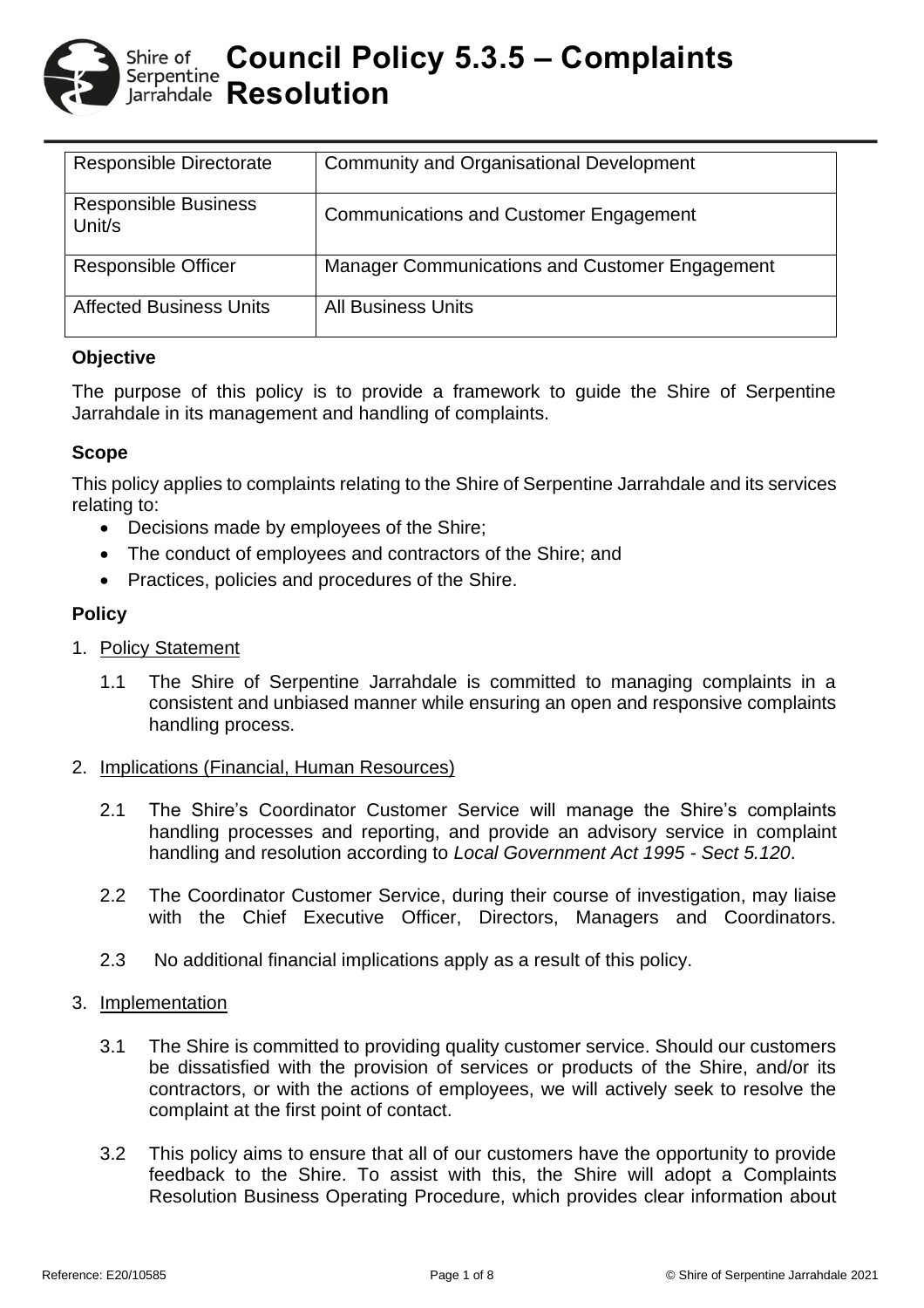

how complaints will be managed in line with guidelines from the Ombudsman Western Australia.

- 3.3 Complaints will be acknowledged and responded to in a timely manner with objectivity and fairness ensuring that, where required, the Shire provides an appropriate response.
- 3.4 To achieve this, the Shire will:
	- Adopt a customer-focused approach that encourages open feedback and a commitment to resolving complaints;
	- Endeavour to ensure that anyone who is dissatisfied with a Shire service or product can easily and simply make a complaint and/or provide feedback;
	- Designate a location to lodge complaints which is visible and easily accessible to customers;
	- Acknowledge complaints;
	- Investigate feedback and complaints courteously and fairly;
	- Respond to complaints in a timely manner and within prescribed timelines set out in its Complaints Resolution Business Operating Procedure;
	- Establish a system for complaint handling that will enable it to identify trends, eliminate causes of complaints and improve operations and customer service;
	- Ensure all employees are aware of the Complaint Resolution Policy and Complaints Resolution Business Operating Procedure.

# 4. Formal complaint

- 4.1 If a formal complaint is lodged, the Shire will determine complaints as quickly as possible and will keep the complainant (and if applicable, the person who is the subject of the complaint) advised of the progress, details of the resolution and reasons.
- 4.2 The following will not be registered as complaints due to the fact that each of the below is covered under a separate process or policy:
	- A request for council services;
	- A request for documents, information or explanation of policies or procedures;
	- A request for the council to exercise a regulatory function;
	- The lodging of an appeal or objection in accordance with a statutory process, standard procedure or policy;
	- A submission relating to the exercise of a regulatory function; and
	- A petition.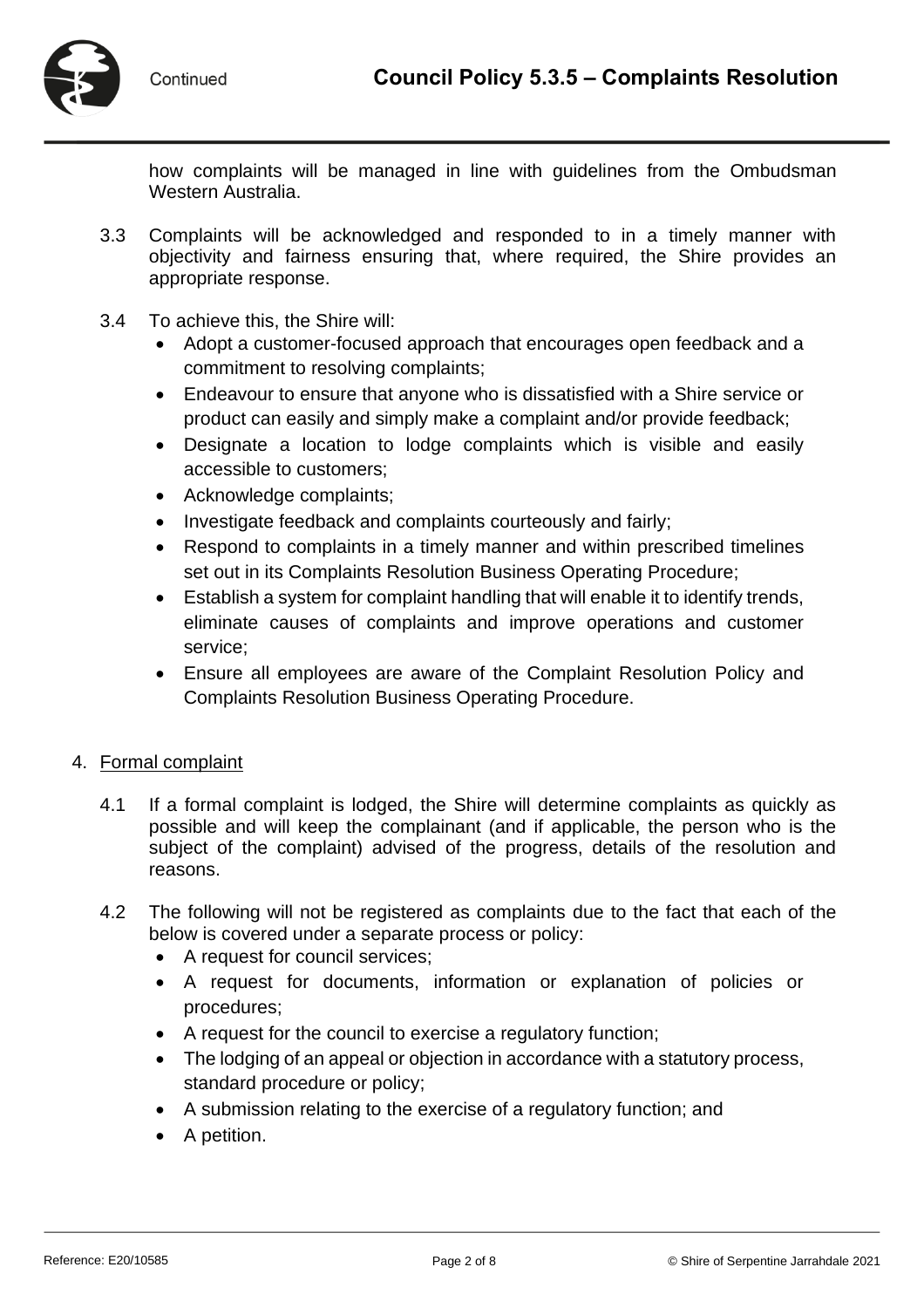

- 4.3 The Coordinator Customer Service and/or relevant officers from the Customer Service Team will investigate and may determine to take the following courses of action:
	- Take no further action and give the complainant reason/s;
	- Resolve the complaint by use of other appropriate strategies such as, but not limited to, mediation, informal discussion or negotiation;
	- Discontinue the assessment in circumstances where it becomes evident that the matter would be referred to another body or person and advise the complainant accordingly.
- 4.4 At a minimum, the following information is to be supplied in order to effectively process the complaint:
	- Name and address.
	- Contact details.
	- Complaint details.
	- Date of occurrence of complaint.
- 4.5 Customer correspondence, telephone conversations or interviews which proceed in an inflammatory manner will not be acted on. Where this occurs, the Shire has the right to terminate conversations or interviews after warning the customer of that intention.

### 5. Anonymous complaints

- 5.1 An anonymous customer complaint will only be investigated where reasonable and sufficient information is provided and which, in the opinion of the Coordinator Customer Service, Manager Governance and/or Manager Human Resources and Organisational Development, constitutes:
	- A breach of statutory provisions;
	- A breach of an approval, licence or permit;
	- A matter for which the Shire is obligated to act, prescribed in the *Local Government Act 1995, Corruption Crime & Misconduct Act 2003* or under any other written law (i.e. the Public Interest Disclosure (PID) legislation);
	- A matter which if not attended to could reasonably constitute a risk to the public health and safety of persons, animals or the environment; and
	- A matter which is deemed to be capable of investigation and resolution without assistance from the complainant.

### 6. Complaints regarding Shire of Serpentine Jarrahdale employees

6.1 Complaints relating to employees regarding to the provision of a service or product should be referred to the Coordinator Customer Service to coordinate the investigation process. Complaints that relate to misconduct will be forwarded to the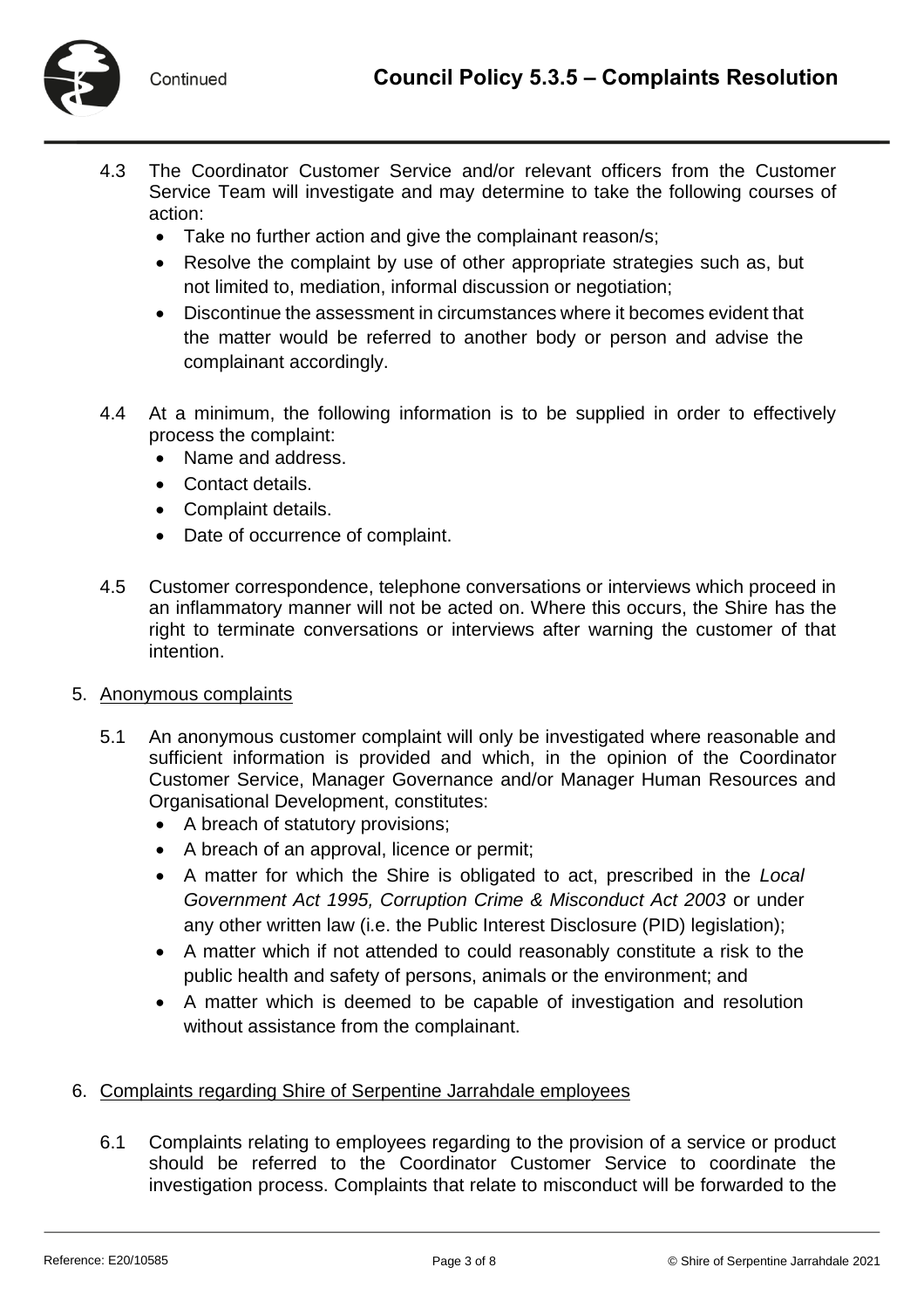

Chief Executive Officer where the complaint is in regard to an employee, and the Shire President where the complaint is in regard to the Chief Executive Officer.

6.2 Should a customer specifically state they are making a disclosure under the *Public Interest Disclosure Act* (PID Act) the complaint should be directly referred to the Shire's PID Officer (refer to PID Act, at Paragraph 10).

## 7. Unreasonable Complainant Conduct

- 7.1 Most complainants who approach the Shire act reasonably and responsibly in their interactions with the Shire, even when they are experiencing high levels of distress, frustration and anger about their complaint. However in a very small number of cases some complainants behave in ways that are inappropriate and unacceptable – despite the Shire's best efforts to assist them. They may be aggressive and verbally abusive towards Shire employees and even Elected Members. They may threaten harm and violence, bombard the Shire's offices with unnecessary and excessive phone calls and emails, make inappropriate demands on employees' time and the Shire's resources and refuse to accept the Shire's decisions and recommendations in relation to their complaints. When Complainants demonstrate such behaviours the Shire considers their conduct to be 'unreasonable'.
- 7.2 Unreasonable complainant conduct (UCC) is any behaviour by a current or former complainant which, because of its nature or frequency raises substantial health, safety, resource or equity issues for the Shire as an organisation, the Shire's employees and Elected Members, other service users and complainants or the complainant. To determine if complainant behaviour and conduct is considered UCC, consideration should be given to the guidelines published by the Ombudsman.

UCC can be divided into five categories of conduct:

- **Unreasonable persistence**  continued, incessant and unrelenting conduct by a Complainant that has a disproportionate and unreasonable impact on the Shire as an organisation, Shire employees and/or Elected Members, services, time and/or resources.
- **Unreasonable demands**  are any demands (express or implied) that are made by a Complainant that have a disproportionate and unreasonable impact on the Shire as an organisation, the Shire's employees and Elected Members, services, time and/or resources.
- **Unreasonable lack of cooperation**  is an unwillingness and/or inability by a Complainant to cooperate with the Shire, Shire employees (or agents), complaint system and processes that results in a disproportionate and unreasonable use of the Shire's services, time and/or resources.
- **Unreasonable arguments**  include any arguments that are not based in reason or logic, that are incomprehensible, false, inflammatory, trivial or delirious and that disproportionately and unreasonable impact on the Shire as an organisation, Shire employees and/or Elected Members, services, time and/or resources.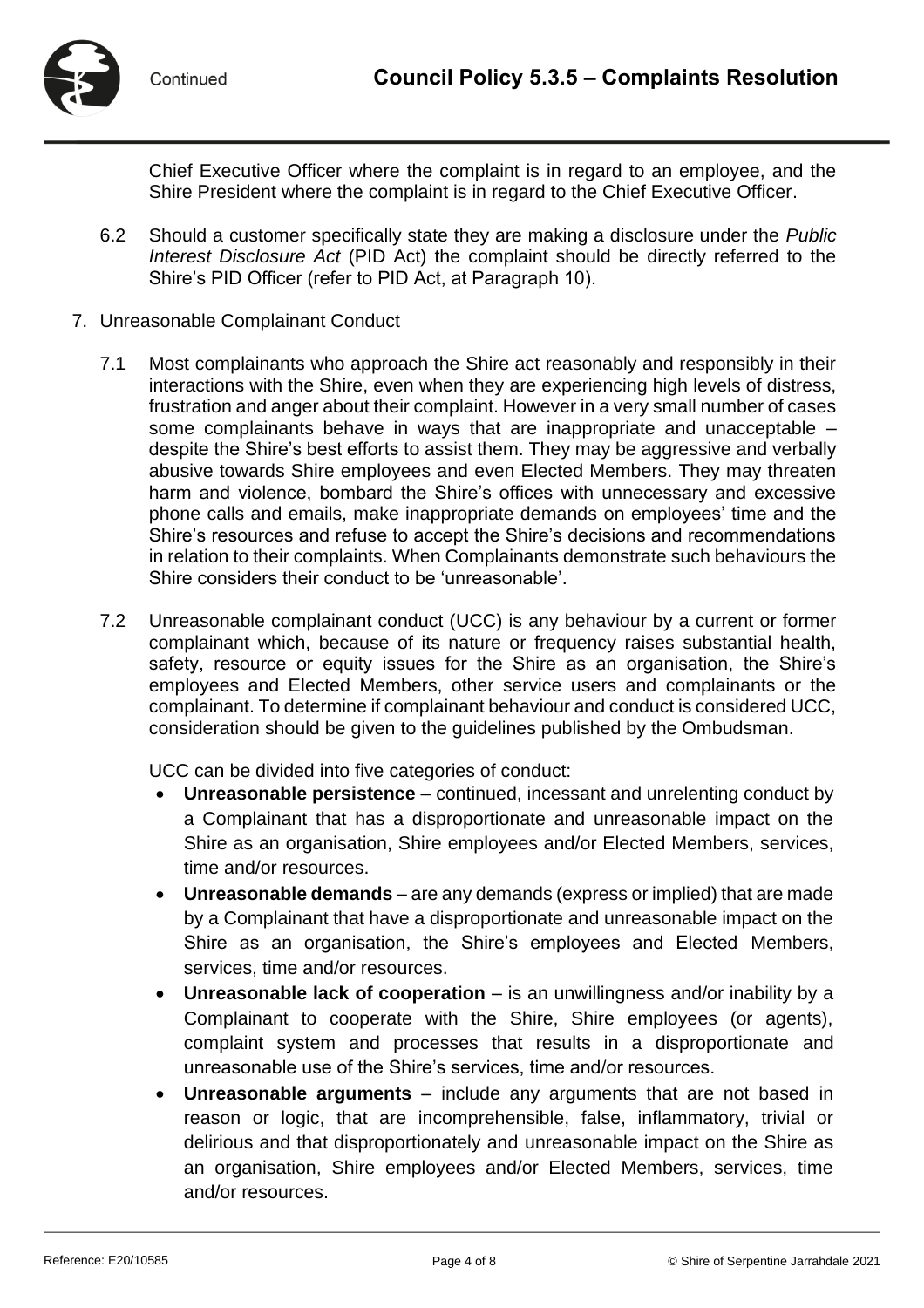

- **Unreasonable behaviours**  is conduct that is unreasonable in all circumstances – regardless of how stressed, angry or frustrated that a Complainant is – because it unreasonably compromises the health, safety and security of the Shire's employees and/or Elected Members, other service users or the Complainant.
- 7.3 UCC incidents will be managed in line with *Council Policy 1.1.12 - Habitual or Vexatious Complainants*.

### 8. Complaints regarding Elected Members

- 8.1 The Local Government (Rules of Conduct) Regulations 2007 provides a disciplinary framework to deal with individual misconduct by local government council members.
- 8.2 Any person may make a formal complaint about an Elected Member for a minor or serious breach under the Local Government (Rules of Conduct) Regulations 2007. The Complaint must be made on the relevant Form 1 or 2, available from the Shire of Serpentine Jarrahdale or the Department of Local Government and sent to the Chief Executive Officer.
- 9. Allegations of Misconduct Corruption and Crime Commission
	- 9.1 Allegations concerning misconduct will be dealt with independent of the Shire's complaint handling process.
	- 9.2 In the first instance they will be referred directly to the Chief Executive Officer where the complaint is in regard to an employee, and the Shire President where the complaint is in regard to the Chief Executive Officer, including whether there are reasonable grounds for notification to the Crime and Corruption Commission or the Police. Further information is available from the Commissions website – **[www.ccc.wa.gov.au](http://www.ccc.wa.gov.au/)**.

### 10.The Public Interest Disclosure Act 2003 - (PID ACT)

- 10.1 The PID Act is designed to facilitate the disclosure of suspected misconduct by public officers. This legislation specifically covers improper conduct, corruption, irregular or unauthorised use of public resources, conduct involving a substantial and specific risk of injury to public health, prejudice to public safety or harm to the environment.
- 10.2 Before making a disclosure it is important that a person is aware of the rights and responsibilities imposed on the individual and others under the Act. Further information can be found at the Public Sector Commission's (PSC) website: **[https://publicsector.wa.gov.au/public-administration/official-conduct-and](https://publicsector.wa.gov.au/public-administration/official-conduct-and-integrity/public-interest-disclosures)[integrity/public-interest-disclosures](https://publicsector.wa.gov.au/public-administration/official-conduct-and-integrity/public-interest-disclosures)**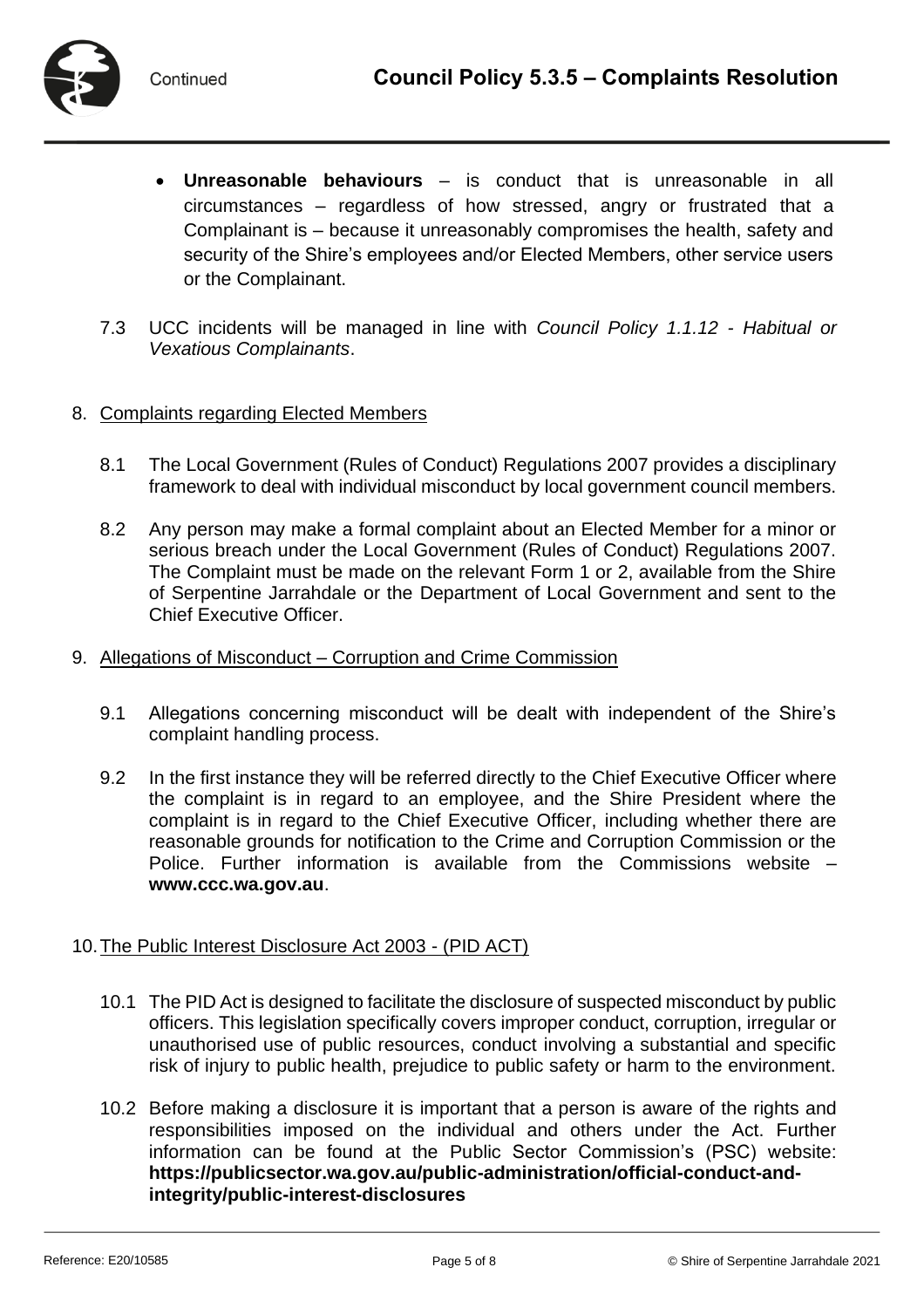

## 11.Complaints in regard to Breaches of the *Local Government Act 1995*

- 11.1 The Department of Local Government, Sport and Cultural Industries (the Department) has a complaints handling system for the management of complaints received from local governments, residents and other agencies for a variety of matters such as local government administrative procedures and breaches of the *Local Government Act 1995*.
- 11.2 Complaints in this category will be dealt with independent of the Shire's complaint handling process and should be sent to the Department directly. Their procedure for managing complaints is available from their website – **[www.dlg.wa.gov.au](http://www.dlg.wa.gov.au/)**.

### 12.Complaints to the Ombudsman and Third Party Agencies

- 12.1 The Ombudsman can investigate complaints about most Western Australian public authorities, including local governments. Generally the Ombudsman will investigate actions or decisions where the decision maker has:
	- Acted outside their legal authority:
	- Not followed policy, or applied its policy inconsistently;
	- Did not consider all the relevant information, or considered irrelevant information;
	- Unreasonably delayed making a decision or informing the complainant of the decision; or
	- Failed to notify the complainant of the decision or did not provide reasons for a decision.
- 12.2 The Shire may be required to provide information to the Ombudsman and the Coordinator Customer Service will coordinate this process. All final responses to the Ombudsman will be signed by the Chief Executive Officer.
- 12.3 The Shire will register complaints which are made to other third party agencies, for example Ombudsman Western Australia, the WA Planning Commission or State Administrative Tribunal (SAT) within the Shire's record keeping system, Content Manager (CM).

### 13.Privacy and Confidentiality

- 13.1 Personally identifiable information concerning the complainant will not be made publicly available to the offending party except to the extent required in law and/or with the express consent of the complainant.
- 13.2 Appropriate security will be utilised within Shire's Content Manager and OneComm CRM system. Customers seeking anonymity should note that the Shire cannot guarantee that they will not be identified during investigation, and as such, it is the customers right to decide if they would like to proceed with the complaint.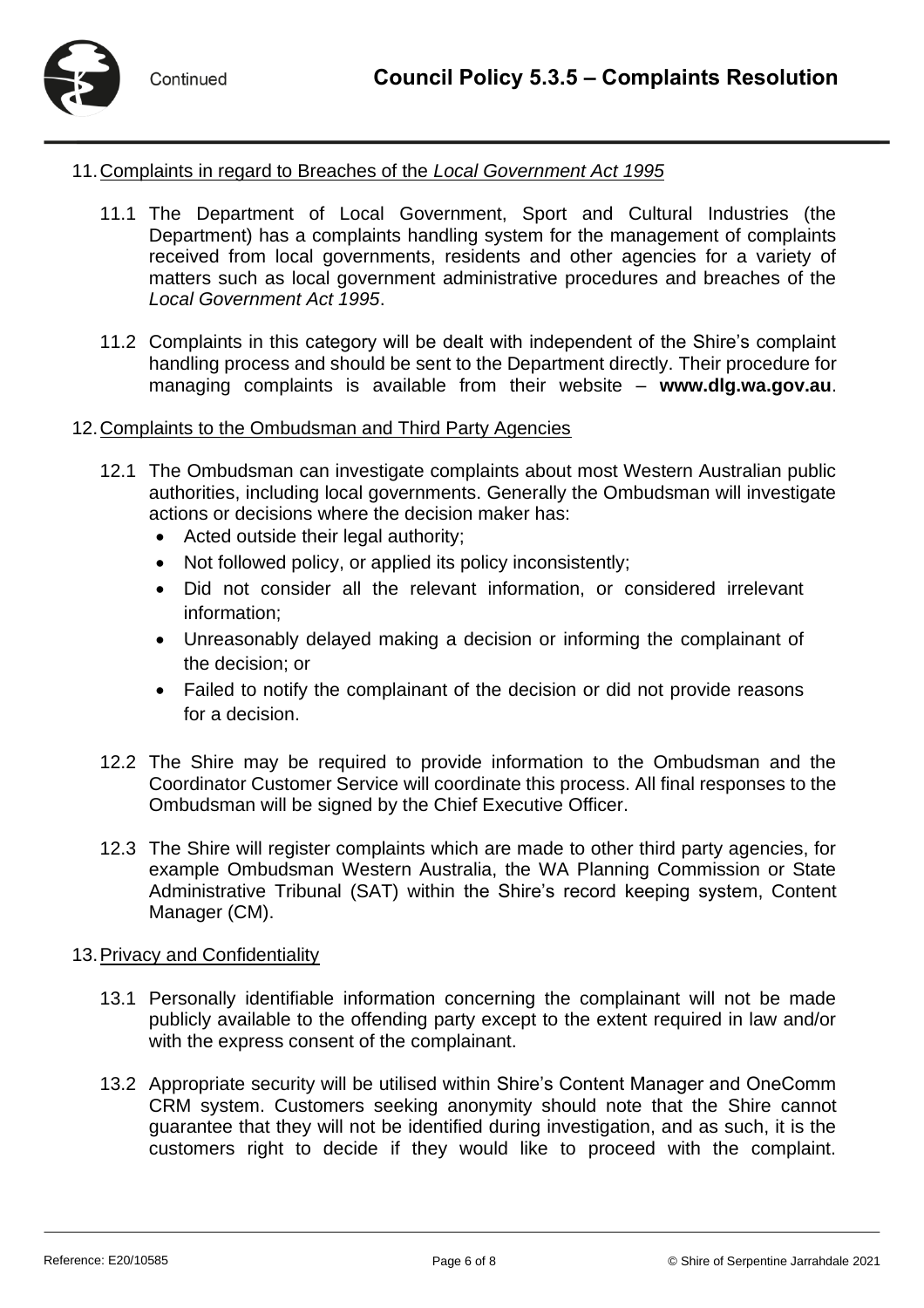

#### 14.Review and appeals

- 14.1 A complainant has a right to request a review of a process of investigation and/or decision.
- 14.2 Where a complainant is dissatisfied with the way in which a complaint has been dealt with and/or the final determination of the complaint by the Shire, the complainant may request a secondary review. However, this should only be supported when new information is presented that was not already initially considered. If no new information is presented for review the customer will be informed of the most appropriate external body such as the Western Australia Ombudsman or the Department of Local Government, Sport and Cultural Industries.

#### 15.Reporting

15.1 Quarterly reporting to the Shire's Executive Management Group will be developed outlining complaint trends, outcomes and mitigation strategies.

#### **Definitions**

**Complaint** means a dissatisfaction with the services or products of the Shire and its contractors, or with the actions of employees or Council in the provision of those services or products. A complaint **is not a** request for a service to be delivered or a complaint against another resident.

**Complainant** means a person, organisation or its representative, making a complaint.

**Feedback** information about reactions to a product, service or a person's performance of a task, which is used as a basis for improvement.

**Formal complaint** is when, at a minimum, the following information is supplied in order to effectively process the complaint:

- Name and address.
- Contact details.
- Complaint details.
- Date of occurrence of complaint.

**Misconduct** occurs when a public officer abuses their authority for personal gain, causes detriment to another person, or acts contrary to the public interest (Source: Corruption and Crime Commission)

**Vexatious** denoting an action or the bringer of an action that is brought without sufficient grounds for winning, purely to cause annoyance to the defendant.

#### **Relevant Policies/Council Documents**

- Strategic Community Plan 2017-2027
- Code of Conduct
- Customer Service Charter